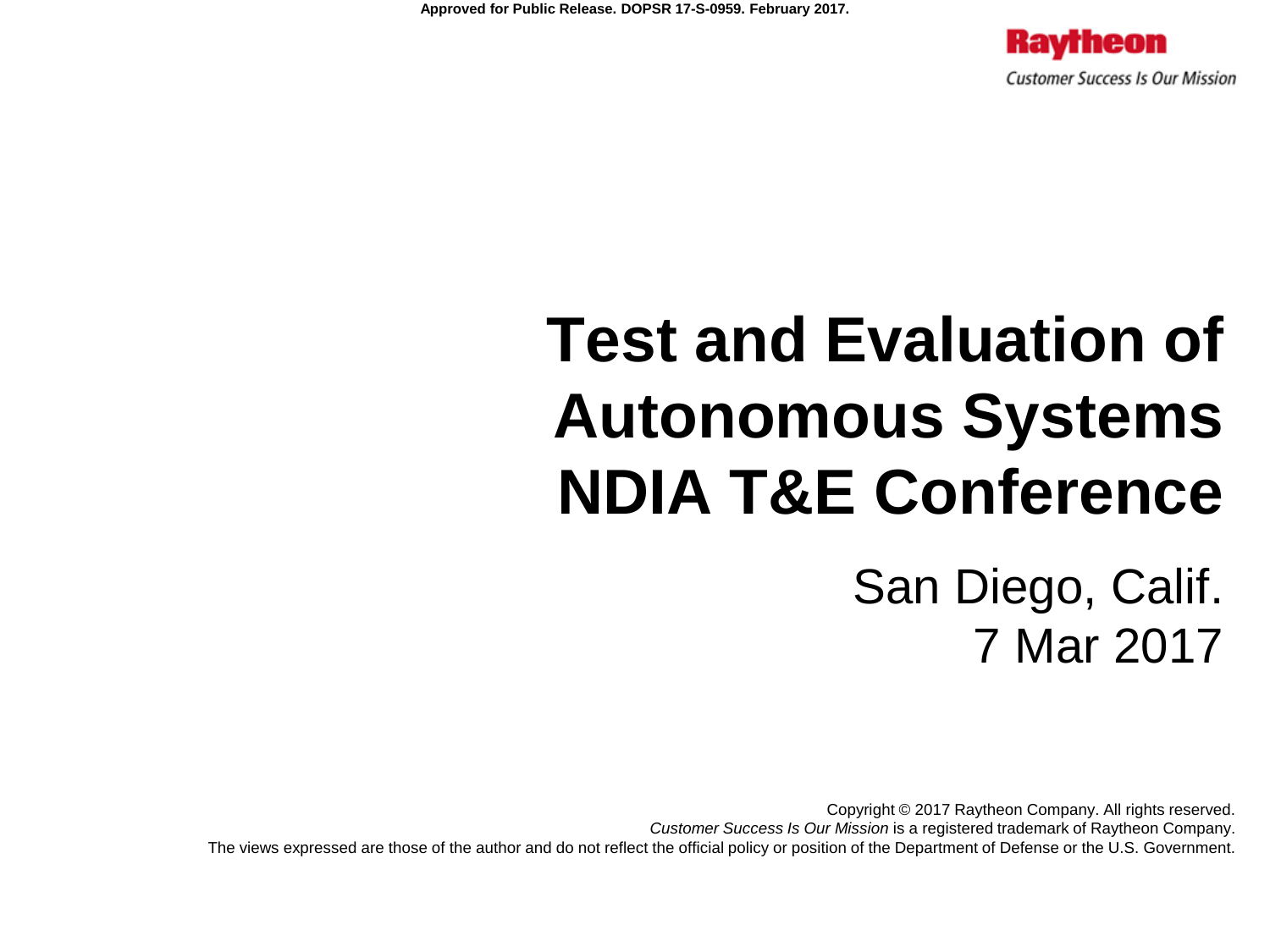### **The Autonomous Test and Evaluation Challenge**

- **As we add more and more autonomy into our systems, how** do we test that autonomy?
- Some algorithms may choose a different answer both of which may be correct – depending on the random start seed
- How do we do enough testing to build trust in a system?
- How do we represent the autonomy into the user interface and then test it accordingly?
- This presentation will look at one example the DARPA Persistent Close Air Support (PCAS) program

**Kavrheo**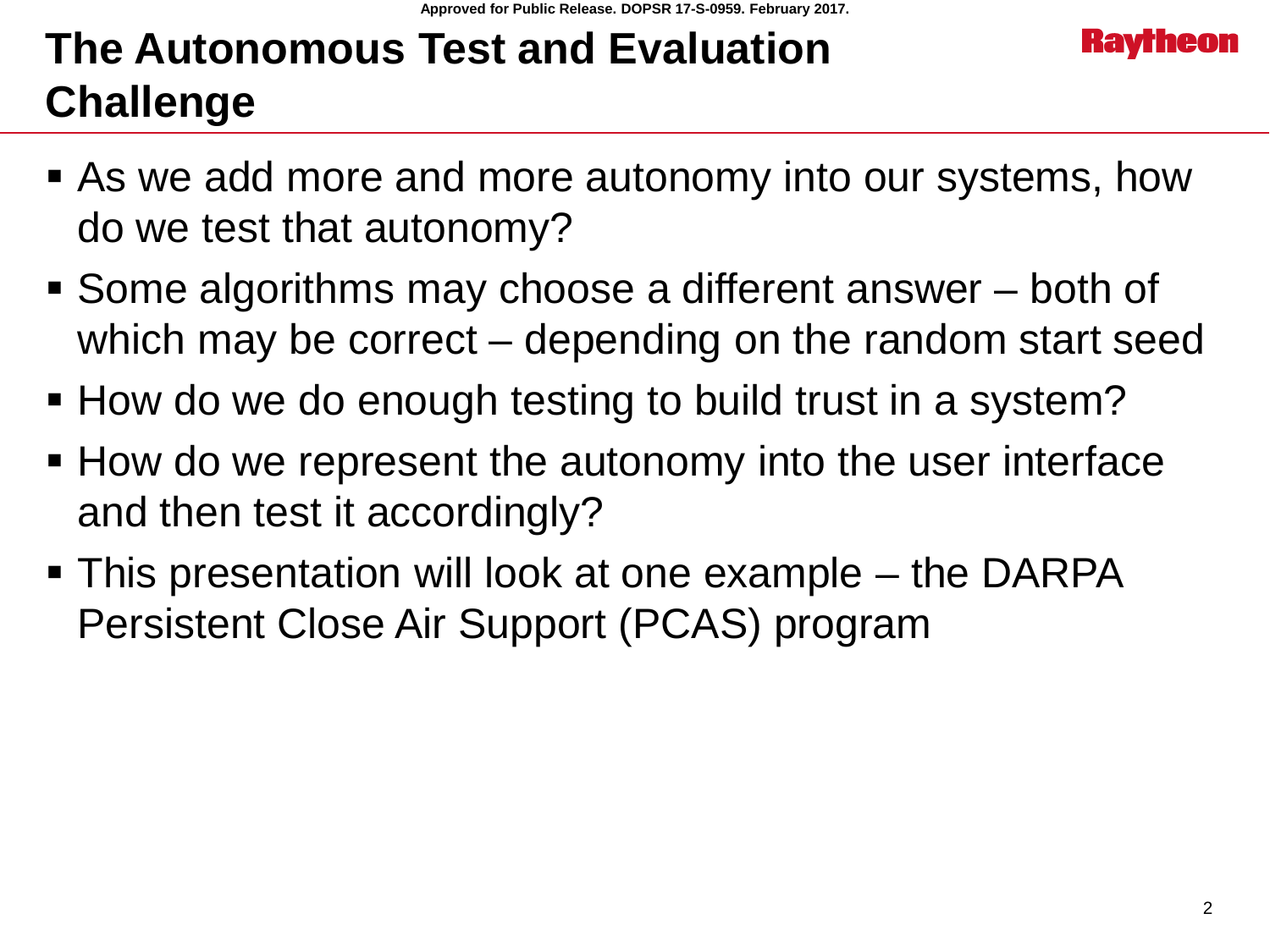

### **PCAS Baseline System Architecture**

#### **PCAS Air and Ground Segments**



#### **Baseline system enables all the PCAS Measures of Performance to be Demonstrated**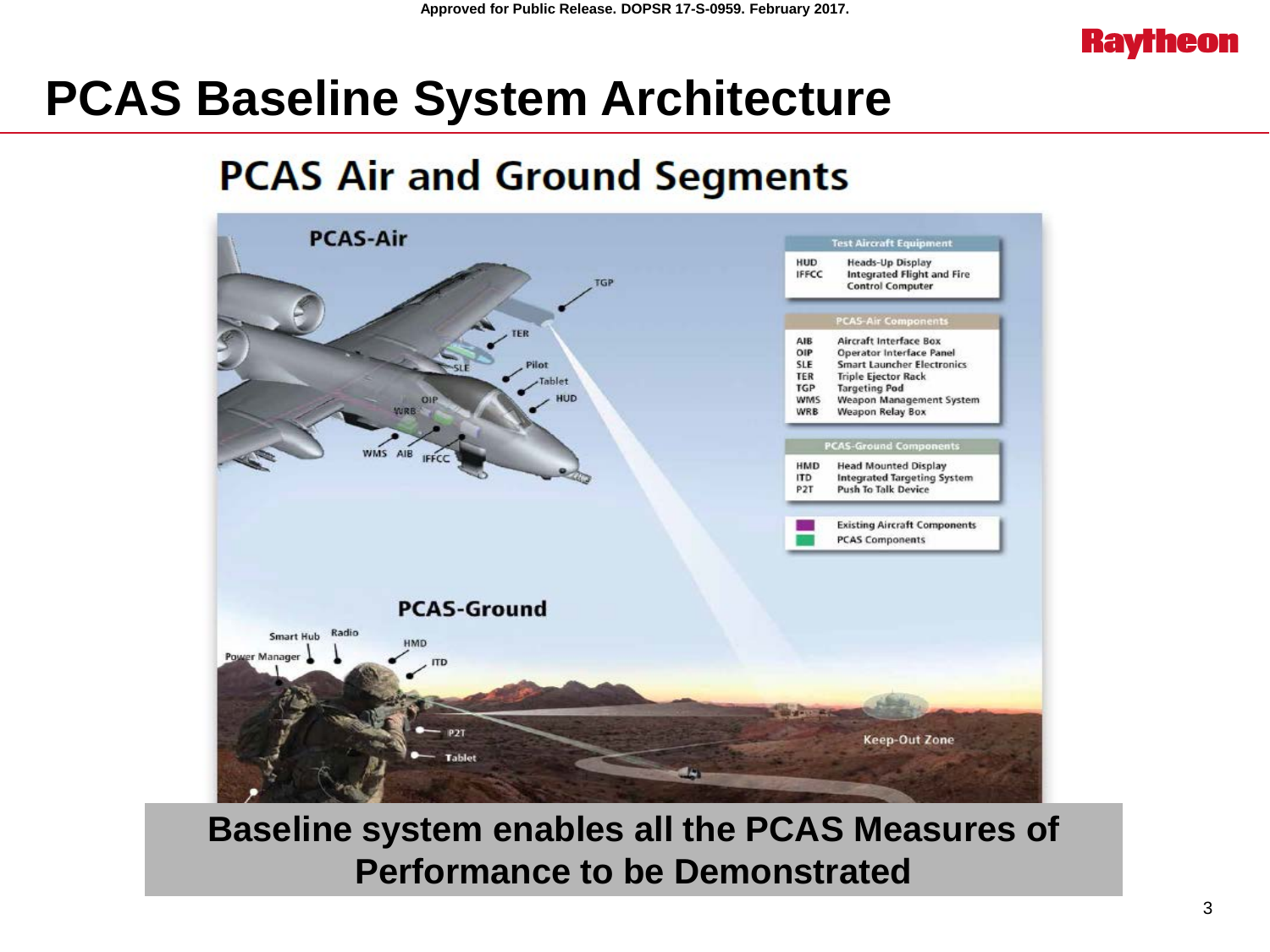



#### DARPA Public Release Summary Video

Video Courtesy of DARPA: http://www.darpa.mil/news-events/2015-09-17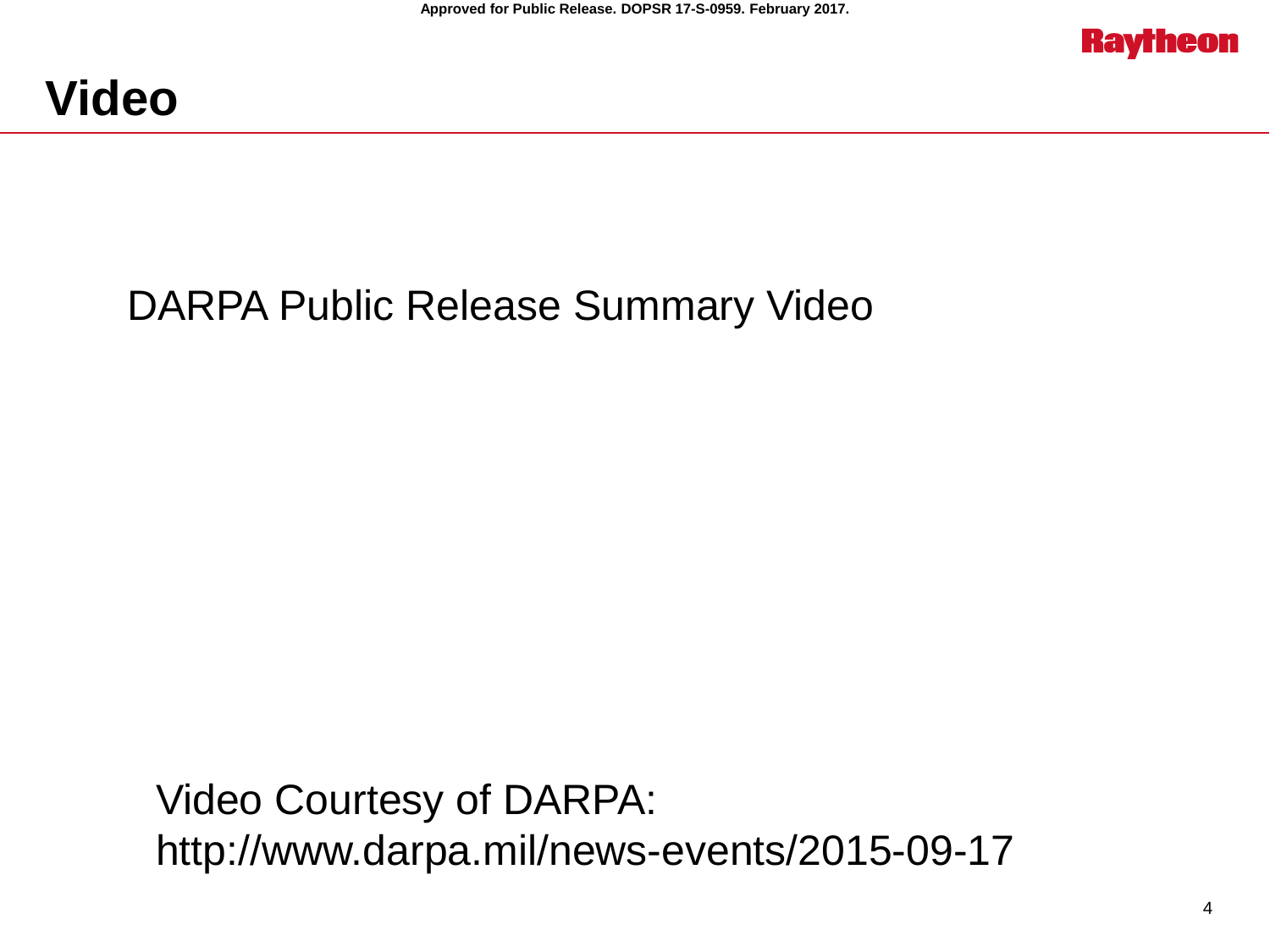

# **PCAS Autonomy Challenge**

- Advances targeting for rapid and more accurate engagements.
- Autonomous planning tools conduct A/C auto-routing, sensor tasking and weapon launch/trajectory shaping for desired terminal effects.
- Common visualization of planned A/C routing, sensor tasking and target engagement for better JTAC/pilot oversight and coordination.
- Open Standards CoT messaging provides for multiple users.



Photo courtesy of DARPA.mi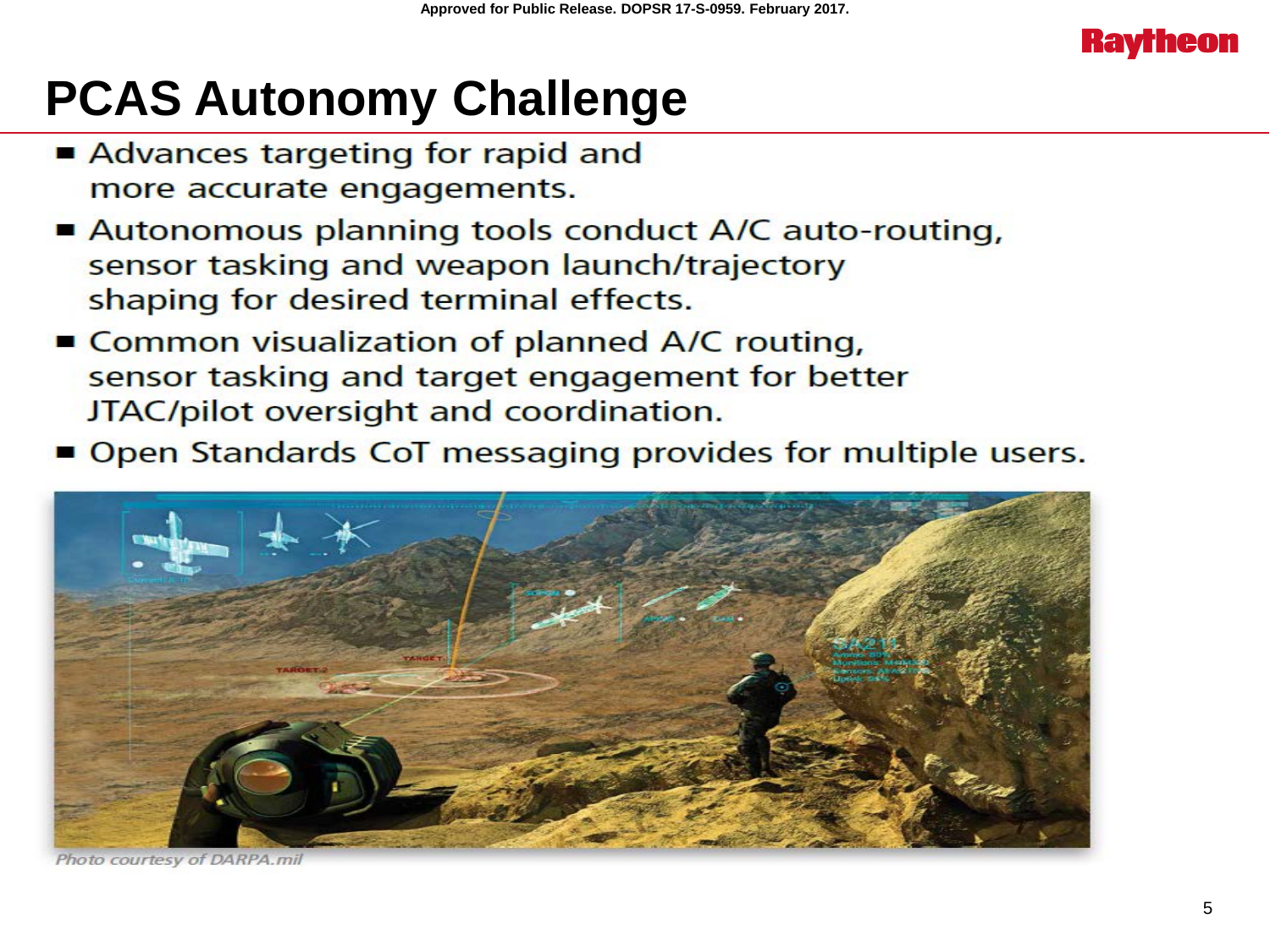

### **User Interfaces to Autonomy for PCAS**



#### **Weapon Effects**



**Collateral Damage Estimates** 



**Laser Safety Fan** 



**High-Resolution Video**